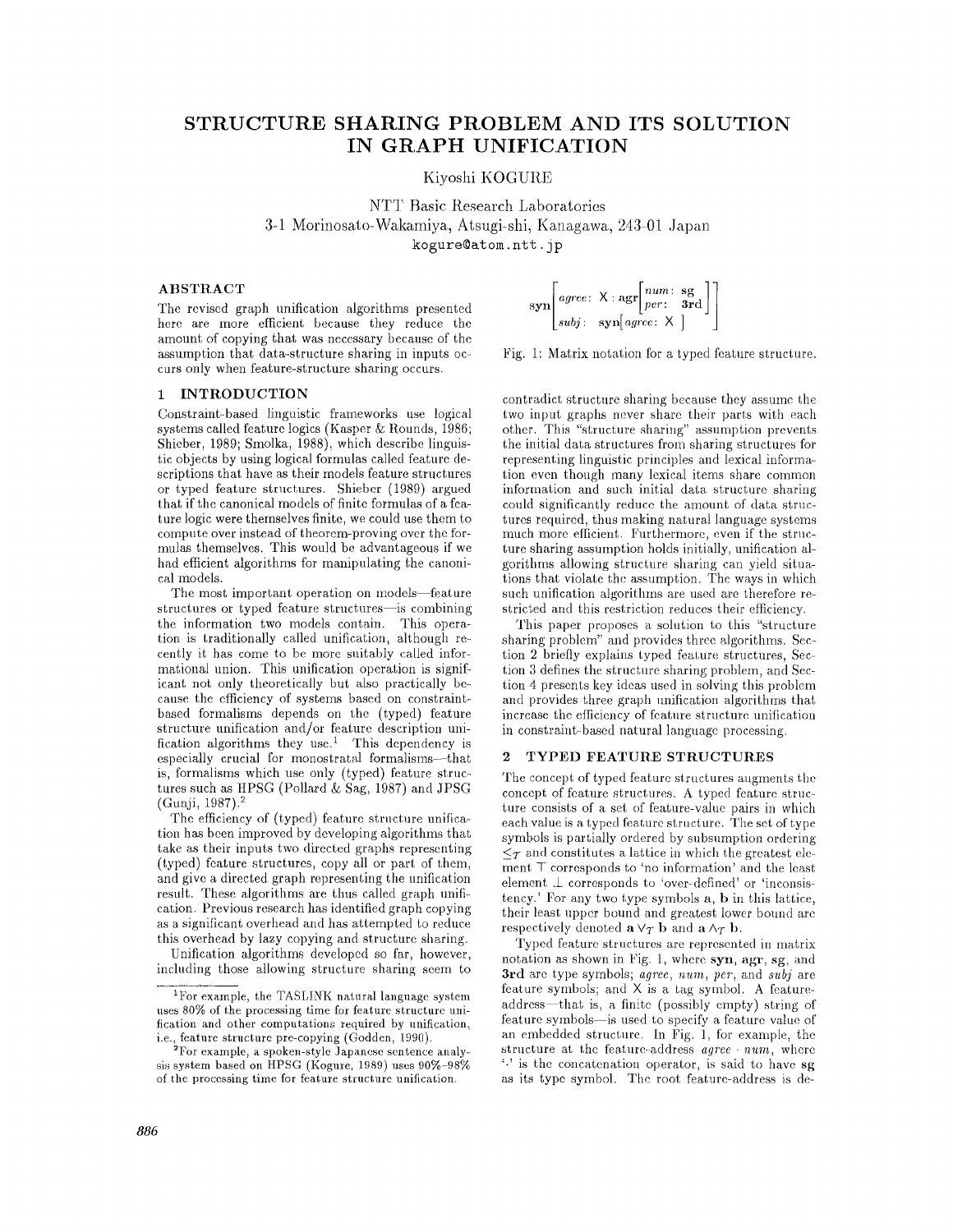

Fig. 2: Graph representation of a typed feature structure.

noted by ' $\epsilon$ .' To specify token-identity in matrix notation, a tag symbol is used: feature-address values with the same tag symbol arc token-identical, and those featm'e-addresses with the token-identical value are said to corefer. In Fig. 1, the feature-addresses *agree* and *subj • agree* corefer.

A typed feature, structure is also represented by a rooted, connected, directed graph within which each node corresponds to a typed feature structure and is labeled with a type symbol (and, optionally, a tag symbol) and each arc corresponds to a feature-value pair and is labeled with a feature symbol. Fig. 2 illustrates the graph representation of the typed feature structure whose matrix notation is shown in Fig. 1. In a graph representation, the values at coreferent feature-addresses-that is, token-identical values are represented by the same node.

The set of typed feature structures is also partially ordered by a subsumption ordering that is an exten- sion of the subsumption ordering on the set of type symbols. A typed feature structure  $t_1$  is less than or equal to  $t_2$  (written as  $t_1 \leq_t t_2$ ) if and only if  $t_1$  is inconsistent (that is, if it includes the type symbol  $\perp$ ) or (i)  $t_1$ 's type symbol  $a_1$  is less than or equal to  $t_2$ 's type symbol  $\mathbf{a}_2$  ( $\mathbf{a}_1 \leq_T \mathbf{a}_2$ ); (ii) each feature f of  $t_2$ exists in  $l_1$  and has a value  $l_{2,t}$  such that its counterpart  $t_{1,j}$  is less than or equal to  $t_{2,j}$ ; and (iii) each coreference relation holding in  $t_2$  also holds in  $t_1$ .

This subsumption ordering serves as the basis for defining two lattice operations: generalization (the least upper bound or join) and unitlcation (the greatest lower bound or meet).

Typed feature structures have been formalized in several ways, such as by using  $\psi$ -types (Ait-Kaci, 1986).

### **3 THE** STRUCTURE SHARING PROBLEM

#### 3.1 Graph Unification Algorithms

The destructive unification algorithm presented by Ait-Kaci is the starting point in increasing the efliciency of graph unification. It is a node-merging process that uses the Union-Find algorithm, which was originally developed for testing finite automata equivalence (llopcroft & Karp, 1971), in a manner very similar to that of the unification algorithm for rational terms (Huet, 1976). Given two root nodes of graphs representing (typed) feature structures, this algorithm simultaneously traverses a pair of input nodes with the same feature-address, putting them

|            | node structure                                                                      |
|------------|-------------------------------------------------------------------------------------|
| tsymbol    | (a type symbol)                                                                     |
| arcs       | $\langle$ a set of <i>arc</i> structures)                                           |
| generation | (an integer)                                                                        |
| forward    | $NIL \, \vert \, \langle a \rangle$ node structure)                                 |
| copy       | $NIL$ $\langle$ a <i>node</i> structure $\rangle$<br>  (a <i>copydep</i> structure) |
|            | arc structure                                                                       |
| label      | (a feature symbol)                                                                  |
| value      | $\langle a \text{ node structure} \rangle$                                          |
|            | <i>copydep</i> structure                                                            |
| generation | (an integer)                                                                        |
| $_{des}$   | (a set of <i>node</i> and <i>arc</i> pairs)                                         |

Fig. 3: I)ata structures for nondestructive unification and LING unification.

into a new and larger coreference class, and then returns the merged graph.

Since the destructive unification process modifies its input graphs, they must first be copied if their contents are to bc preserved. Nondeterminism in parsing, for example, requires the preservation of graph structures not only for initial graphs representing lexical entries and phrase structure rules but also for those representing well-formed intermediate structures. Although the overhead for this copying is significant, it is impossible to represent a resultant unified graph without creating any new structures. Unnecessary copying, though, must be identified and minimized. Wroblewski (1987) delined two kinds of unnecessary copying- over-copying (copying structures not needed to represent resultant graphs) and early-copying (copying structures even though unification fails) -but this account is flawed because the resultant graph is assumed to consist only of newly created structures even if parts of the inputs that are not changed during unification could be shared with the resultant graph. A more efficient unification algorithm would avoid this redundant copying (copying structures that can be shared by the input and resultant graphs) (Kogure, 1990). To distinguish structure sharing at the implementation level from that at the logical level (that is, coreference relations between feature-addresses), the former is called data-structure sharing and the latter is called feature-structure sharing (Tomabechi, 1992).

The key approaches to reducing the amount of structures copied are lazy copying **and** data-structure sharing. For lazy copying, Karttunen (1986) proposed a reversible unification that saves the original contents of the. inputs into prealloeated areas immediately before destructive modification, copies the resultant graph if necessary, and then restores the original contents by undoing all the changes made during unification. Wroblewski (1987), on the other hand, proposed a nondestructive unification with incremental copying. Given two graphs, Wroblewski's algorithm simultaneously traverses each pair of input nodes with the same feature-address and creates a common copy of the input nodes. The nondestructive unification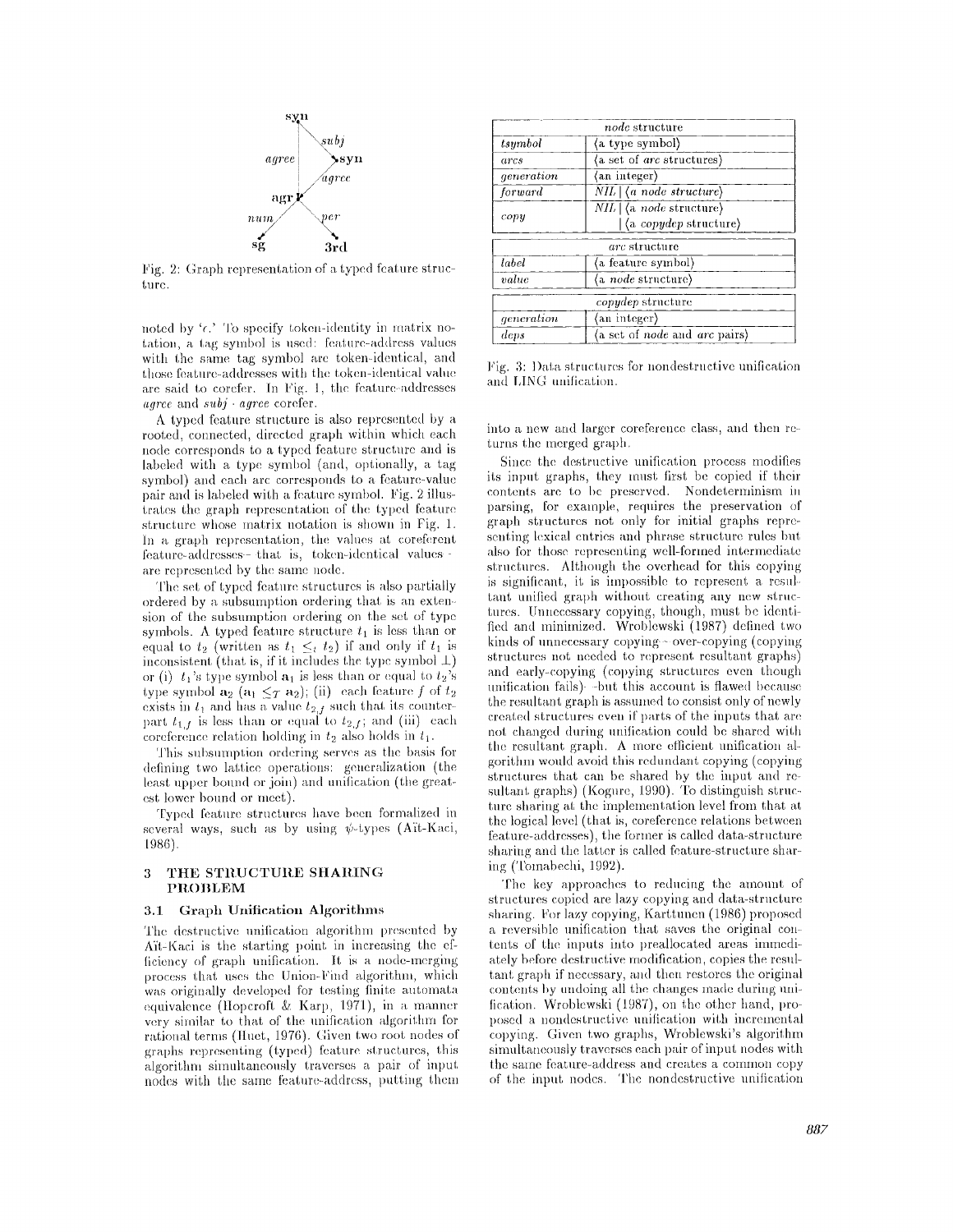algorithm for typed feature structures uses the data structures shown in Fig.  $3.5$  The algorithm connects an input node and its copy node with a *copy* link that is, it sets the copy node as the input's *copy*  field value. The link is meaningful during only one unification process and thus enables nondestructive modification.<sup>4</sup> Using an idea similar to Karttunen's, Tomabechi (1991) proposed a quasi-destructive unification that uses node structures with fields for keeping update information that survives only during the unification process.<sup>5</sup>

Unification algorithms allowing data-structure sharing (DSS unification algorithms) are based on two approaches: the Boyer and Moore approach, which was originally developed for term unification in theorem-proving (Boyer & Moore, 1972) and was adopted by Pereira (1985); and the lazy copying suggested by Karttunen and Kay (1985). Recent lazy copying unification algorithms are based on Wroblewski's or Tomabeehi's schema: Godden (1990) proposed a unification algorithm that uses active data structures, Kogure (1990) proposed a lazy incremental copy graph (LING) unification that uses dependency-directed copying, and Emele (1991) proposed a lazy-incremental copying (LIC) unification that uses chronological dereference. These algorithms are based on Wroblewski's algorithm, and Tomabechi (1992) has proposed a data-structure-sharing version of his quasi-destructive unification.

#### **3.2 The Structure Sharing Problem**

The graph unification algorithms mentioned so far- perhaps all those developed so far-assume that datastructure sharing between two input structures occurs only when feature-structure sharing occurs between feature-addresses they represent. This "structure sharing" assumption prevents data-structure sharing between initial data structures for representing linguistic principles and lexical information even though many lexical items share common information. For example, many lexical items in a traditional syntactic categories such as noun, intransitive verb, transitive verb, and so on share most of their syntactic information and differ in their semantic aspects such as semantic sortal restriction. Such initial data-structure sharing could significantly reduce the amount of data structures required and could therefore reduce pageswapping and garbage-collection and make natural language processing systems much more efficient.

Furthermore, even if the structure sharing assumption holds initially, applying a DSS unification algorithm in natural language processing such as parsing and generation can give rise to situations that violate the assumption. Consider, for example, JPSG-

based parsing. There are only a few phrase structure rules in this framework and the Complement-Head Construction rule of the form 'M  $\rightarrow$  C It' is applied very frequently. For instance, consider constructing a structure of the form  $[\nabla_{P_2} NP_2] [\nabla_{P_1} NP_1] V].$  When the rule is applied, the typed feature structure for the rule is unified with the structure resulting from embedding the typed feature structure for  $\overline{NP}_1$  at the feature-address for the complement daughter in the rule (e.g.,  $d$ *trs*  $\cdot$  *cdtr*), and the unification result is then unified with the structure resulting from embedding the typed feature structure for V at the feature-address for the head daughter. Because not every substructure of the structure for the rule always changed during such a unification process, there may be some substructures shared by the structure for the rule and the structure for  $VP_1$ . Thus, when constructing  $VP<sub>2</sub>$  there may be unexpected and undesired data-structure sharing between the structures.

Let me illustrate what happens in such eases by using a simple example. Suppose that we use the nondestructive unification algorithm or one of its datastructure sharing versions, the LING or I,IC algorithm. The nondestructive and LING unification algorithms use the data structures shown in Fig. 3, and the LIC algorithm uses the same data structures except that its *node* structure has no *forward* field. Consider unification of the typed feature structures  $t_1$  and  $t_2$  shown in Fig. 4(a). Suppose that  $t_1$ and  $t_2$  are respectively represented by the directed graphs in Fig. 4(b) whose root nodes are labeled by tag symbols  $X_0$  and  $X_4$ . That is,  $t_1$ 's substructure at feature-address  $f_2$  and  $t_2$ 's substructure at  $f_1$  are represented by the same data structure while featurestructure sharing does not hold between them, and  $t_1$ 's substructure at  $f_3$  and  $t_2$ 's substructure at  $f_4$  are represented by the same data structure while featurestructure sharing does not hold between them. Each of the algorithms simultaneously traverses a pair of input nodes with the same feature-address both of the inputs have from the root feature-address to leaf feature-addresses, makes a common copy of them to represent the unification result of that featureaddress, and connects the input and ontput nodes with *copy* links. For any feature-address that only one of the inputs has, the nondestructive unification algorithm copies the subgraph whose root is the node for that feature-address and adds the copied subgraph to the output structure, whereas the LING and LIC algorithms make the node shared by the input and output structures. In the case shown in Fig.  $4(b)$  the root nodes of the inputs-nodes with the tag symbols  $X_0$  and  $X_4$ —are first treated by creating a common copy of them (i.e., the output node with  $Y_0$ ), connecting the input and output nodes with *copy* links, and setting  $\mathbf{b}_0 = \mathbf{a}_0 \wedge_T \mathbf{a}_4$  as the copy's *tsymbol* value. Then the input nodes' arc structures are treated. Suppose that the pair of  $f_1$  arcs is treated first. After the input nodes at feature-address  $f_1$  are treated in the same manner as the root nodes, the pair of  $f_2$  arcs is treated. In this case,  $t_1$ 's node at  $f_2$  (labeled  $X_2$ ) already has a *copy* link because the node is also used as  $t_2$ 's node at  $f_1$  so that the destination node of the link is used as this feature-address's output node. Af-

aFor the nondestructive unification algorithm, the *node*  structure takes as its *copy* field value either *NJ L* or a *node*  structure only.

<sup>4</sup>In this algorithm each unification process has an integer as its process identifier and each node created in a process has the identifier as its *generation* field value. A *copy* link is meaningful only if its destination node has the current process identifier. Such a node is called 'current.

 ${}^b$ The technique used to control the lifetime of update data is the same as that of Wroblewski's algorithm.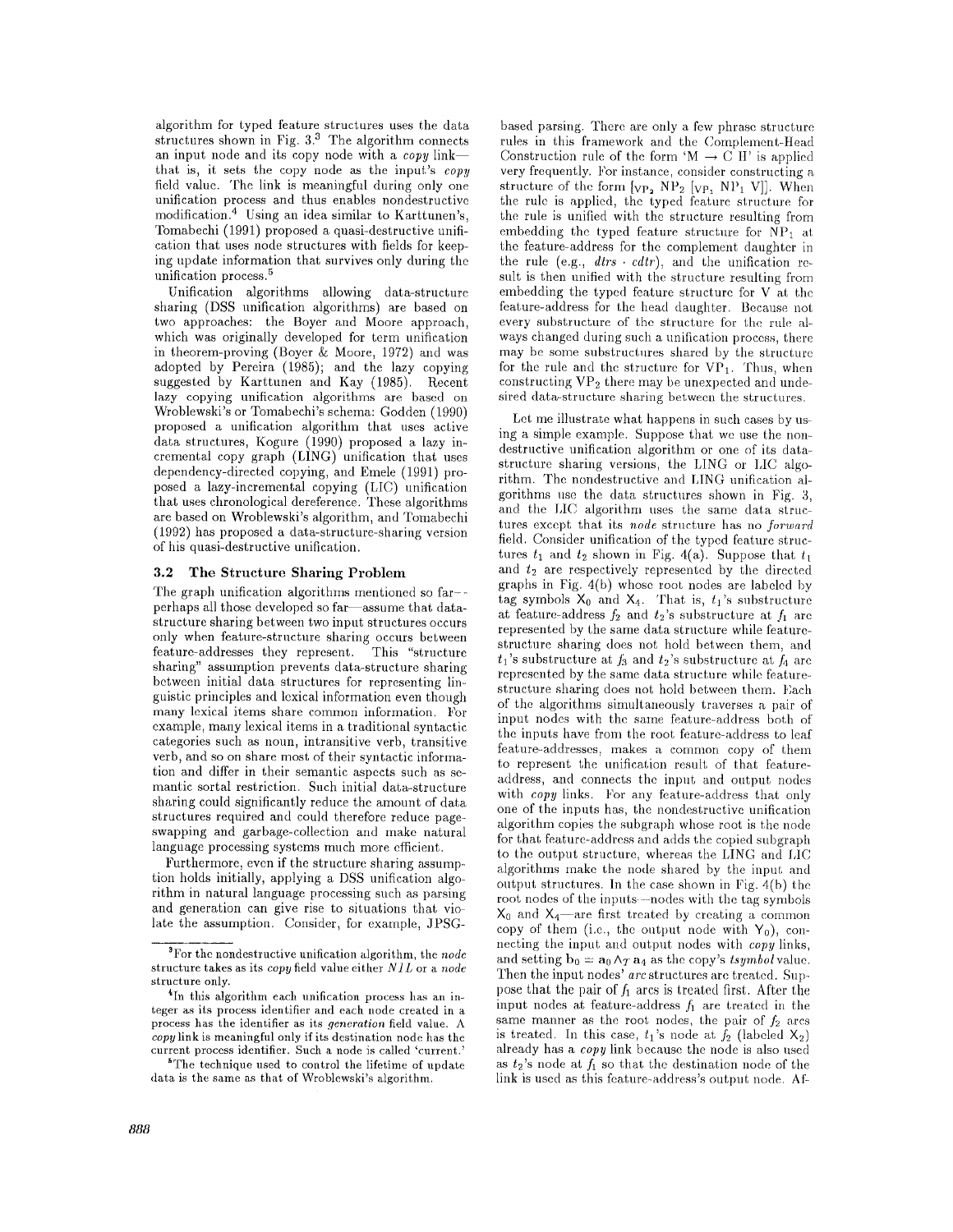$$
t_1 : \mathbf{a}_0 \begin{bmatrix} f_1: & \mathbf{a}_1 \\ f_2: & \mathbf{a}_2 \\ f_3: & \mathbf{a}_3 \end{bmatrix},
$$
\n
$$
t_2 : \mathbf{a}_4 \begin{bmatrix} f_1: & \mathbf{a}_2 \\ f_2: & \mathbf{a}_5 \\ f_4: & \mathbf{a}_3 \end{bmatrix}.
$$

(a) Input typed feature structures.



(b) Snapshot of incremental graph unification allowing data-structure sharing,

$$
t_3 \quad : \quad \mathbf{b}_0 \begin{bmatrix} f_1: Y_1 : \mathbf{b}_1 \\ f_2: Y_1 \\ f_3: X_3 : \mathbf{a}_3 \\ f_4: X_3 \end{bmatrix},
$$

$$
t_1 \wedge_t t_2 \quad : \quad \mathbf{b}_0 \begin{bmatrix} f_1 : \mathbf{b}_2 \\ f_2 : \mathbf{b}_3 \\ f_3 : \mathbf{a}_3 \\ f_4 : \mathbf{a}_3 \end{bmatrix}.
$$

where,

$$
b_0 = a_0 \Delta_T a_4,
$$
  
\n
$$
b_1 = a_1 \Delta_T a_2 \Delta_T a_5,
$$
  
\n
$$
b_2 = a_1 \Delta_T a_2,
$$
  
\n
$$
b_3 = a_2 \Delta_T a_5.
$$

(c) Wrong graph unification output  $(t_3)$  and the cor-rect unification of the inputs  $(t_1 \wedge_t t_2)$ .

Fig. 4: An example of incorrect graph unification.

ter the common label arcs are treated, unique label arcs are treated. The nondestructive, unitication **algo**rithm copies  $t_1$ 's  $f_3$  and  $t_2$ 's  $f_4$  arcs and adds them to the output root node, whereas the LING and LIC algorithms make the input and output structures share their destination nodes. Finally, the LING and LIC algorithms obtain graph  $t_3$ , represented in matrix notation in Fig.  $4(c)$  just over the correct result.

The nondestructive unification algorithm obtains the same typed feature structure. The reversible and the quasi-destructive unification algorithms are also unable to obtain the correct result for this example because these algorithms cannot represent two update nodes by using a single node. Thus, none of the cflicient unification algorithms developed recently obtains the correct results for such a case. Avoiding such wrong unification results requires undesirable copying. We can, for example, avoid getting the wrong result by interleaving the application of any non-DSS unification algorithm between applications of a DSS unitication algorithm, but such bypassing requires two unification programs and reduces the efficiency gain of DSS unification. This preclusion of useful datastructure sharing is referred to here as the "structure sharing" problem.

It has been shown that all the DSS unification algorithms mentioned above are subject to this problem even if the structure sharing assumption holds initially. Non-DSS unification algorithms are also subject to the problem because their inputs are created by applying not only the unification operation but also operations such as embedding and extraction, in most implementations of which data-structure sharing occurs between their input and output structures. Even non-DSS unification algorithms must therefore take such inputs into account, and this requires undesirable copying.

#### **4 A SOLUTION TO THE STRUCTURE SHARING PROBLEM**

### **4.1** Key Ideas

The example in Section 3 suggests that the structure sharing problem has two sources, which concern not only the incremental copying approach but also other approaches. The first source is the way of recording update information. In the incremental copying approach, this corresponds to the way of copying structures. That is, while calculating  $t_1 \Lambda_t t_2$  the incremental copying process does not distinguish between the copies created as the substructures of the left input  $t_1$  and the copies created as the substructures of the right input  $t_2$ . As a result, a copy node of  $t_1$ 's node at feature-address p can be used as a copy node of  $t<sub>2</sub>$ 's node at a feature-address, and vice versa. In Fig.  $4(b)$ , for example, the copy of  $t_2$ 's node at  $f_2$  is wrongly used as the copy of  $t_1$ 's node at  $f_1$ . This causes unexpected and wrong data-structure sharing in the resultant graph and this in turn causes unexpected and wrong feature-structure sharing in the resultant (typed) feature structure. In other approaches, such as the quasi-destructive approach, the source of the structure sharing problem is that each node structure has fields for keeping information on only two typed feature structures -one for the original and one for the result--whereas fields for keeping information on three typed feature structures are needed  $\sim$  one for the original and one for each of the two results,

One way to solve this problem is therefore to make each node keep information on three typed feature structures: in the incremental copying approach each node must have two *copy* fields, and in the quasidestructive approach each node must have two sets of fields for updates.

'Fhe second source of the structure sharing prob lem is the method of data-structure sharing between input and output structures. Unexpected and wrong data-structure sharing may result if a node shared by the left and right inputs is used as part of the left input, intended to be shared between the left input and output, at the same time it is used as part of the right input, intended to be shared between the right input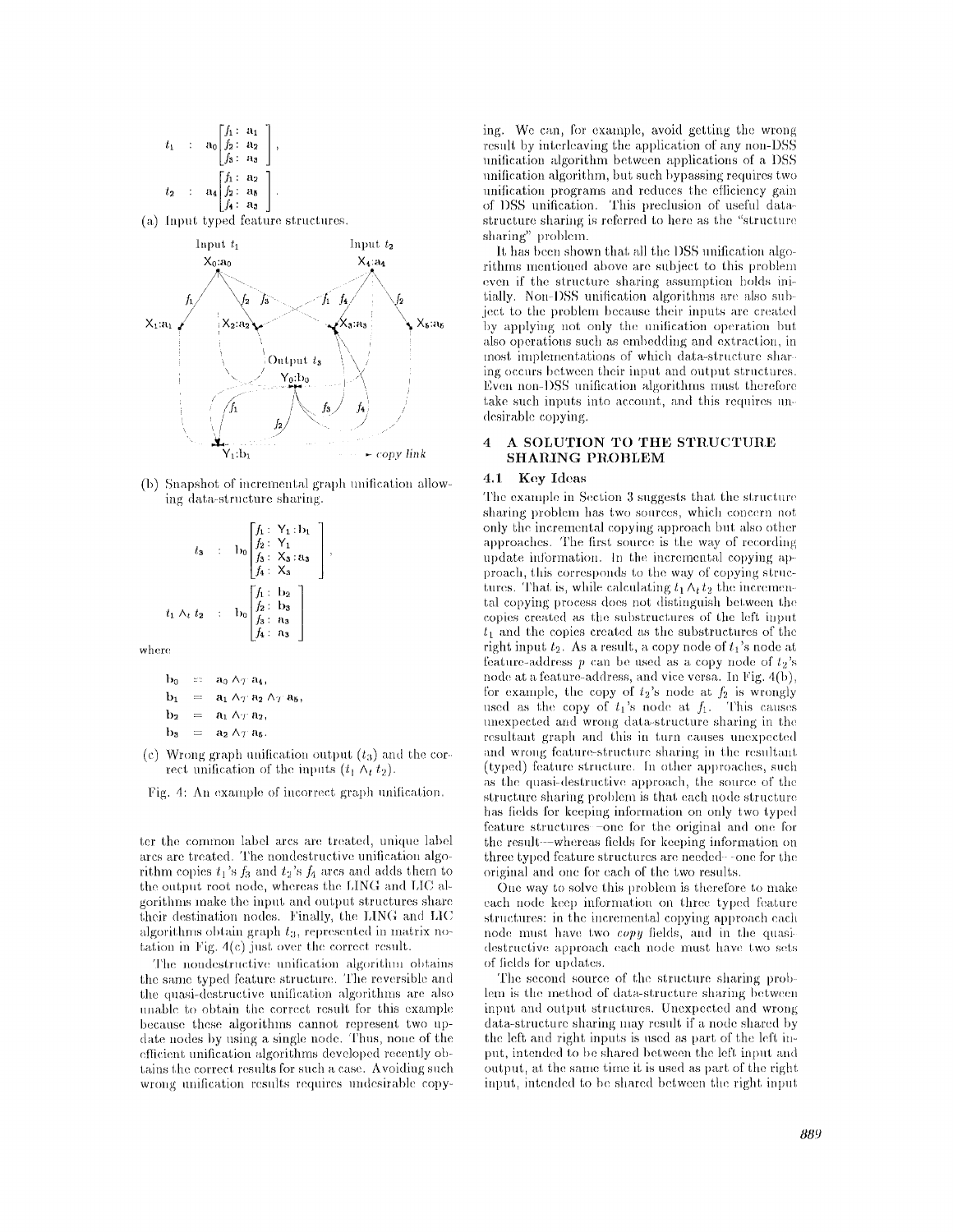| node structure |                                                    |
|----------------|----------------------------------------------------|
| tsumbol        | $\langle$ a type symbol $\rangle$                  |
| arcs           | $\langle$ a set of <i>arc</i> structures $\rangle$ |
| generation     | (an integer)                                       |
| forward        | $NIL$ $\langle$ a <i>node</i> structure $\rangle$  |
| lcopy          | $NIL$ $\langle$ a <i>node</i> structure)           |
| rcopy          | $NIL$   (a <i>node</i> structure)                  |

Fig. 5: The *node* structure for the revised nondestructive unification.

and output. In Fig. 4(b), for example,  $t_1$ 's node at feature-address  $f_3$  is shared as  $t_3$ 's node at the same feature-address, and the same node as  $t_2$ 's node at  $f_4$ is shared as  $t_3$ 's node at the same feature-address.

This problem can be solved easily by keeping information on data-structure sharing status; that is, by adding to the *node* structure a new field for this purpose and using it thus: when a unification algorithm makes a node shared (for example, between the left input and output), it records this information on the node; later when the algorithm attempts to make the node shared, it does this only if this data-structure sharing is between the left input and output.

# **4.2 Algorithms**

This section first describes a non-DSS unification algorithm that discards the structure sharing assumption and thus permits initial data-structure sharing, and then it describes two DSS unification algorithms.

### **Revised Nondestructive Unification**

This algorithm uses, instead of the *node* structure shown in Fig. 3, the *node* structure in Fig. 5. That is, the algorithm uses two kinds of *copy* links: *Icopy* for the left input and *rcopy* for the right input.

The revised nondestructive unification procedure for typed feature structures is shown in Figs. 6 and 7. Given two root nodes of directed graphs, the top-level procedure *Unify* assigns a new unification process identifier, *generation,* and invokes *Unify\_Aux.* This procedure first dereferences both input nodes. This dereference process differs from the original one in that it follows up *fortvard* and *lcopy* links for the left input node and *forward and rcopy* links for the right input node. This revised dereference process eliminates the first source of the structure-sharing problem. Then  $Unify\_Aux$  calculates the meet of the type symbol. If the meet is  $\perp$ , which means inconsistency, it finishes by returning \_L Otherwise *Unify\_Auz ob*tains the output node and sets the meet as its *tsymbol* value. The output node is created only when neither input node is current; otherwise the output node is a current input node. Then  $Unify\_Aux$  treats arcs. This procedure assumes the existence of two procedures: *Share&Arc\_Pair,s* and *Complement\_Arcs.* The former gives two lists of arcs each of which contains ares whose labels exist in both input nodes with the same are label order; the latter gives one list of arcs whose labels are unique to the first input node. For each arc pair obtained by *Shared\_A re\_Pairs, Unify\_A ux* applies itself recursively to the value pair. And for each arc obtained by *Complement\_Ares,* it copies its *value.* 

Let us compare the newly introduced cost and the

PROCEDURE *Unify(nodcl, node2)*   $generation \leftarrow generation + 1$ ;  $return(Unify\_Aux(node1, node2))$ ENDPROCEDURE PROCEDURE *Unify\_Aux(node1,node2)*  $node1 \leftarrow Derference\_L(node1);$  $node2 \leftarrow Derference_R(node2);$ IF  $node1 = node2$  AND  $Current_p(node1)$  THEN *return(node l)*  ENDIF  $newt symbol \leftarrow node1.tsymbol \wedge_T node2.tsymbol;$  $IF$   $newtsumbol = \perp$  THEN *return(±)*  ENDIF;  $newnode \leftarrow Get\_Out\_Node(node1, node2, newtsymbol);$  $\langle \textit{sarcs1}, \textit{sarcs2} \rangle$   $\leftarrow$  *Shared\_Arc\_Pairs(node1,node2);*  $\textit{carcs1} \leftarrow \textit{Complement\_Arcs}(\textit{node1}, \textit{node2});$ *cares2 \*- Complement\_Arcs(node2, node1);*  FOR *(sarel,sarc2)* IN *(saresl,sarcs2}* DO  $newvalue \leftarrow Unify\_Aux(sarc1, value, sac2, value);$ IF  $\mathit{newvalue} = \bot$  THEN *return(±)*  **ELSE**   $newvalue$ *\*-- Add\_Arc(newnode, sarcl.label, newvalue);*  IF  $\mathit{newvalue} = \bot \text{ THEN}$  $return(\perp)$ **ENDIF** ENDIF ENDFOR; IF  $newnode \neq node1$  THEN FOR *care* IN *carcst* DO  $newvalue \leftarrow Copy\_Node\_L(carc.value);$ *newnode ~- Add\_Arc( ncwnodc, care.label, newvaluc)*  ENDFOR ELSE IF  $\mathit{newnode} \neq \mathit{node2}$  THEN FOR *carc* IN *carcs2* DO  $newvalue \leftarrow Copy\_Node\_R(carc.value);$ *newnode Add\_Arc( newnode, care.label, newvalue)*  ENDFOR ENDIF; *rcturn(ncwnodc)*  **ENDPROCEDURE** PROCEDURE *Dereference\_L( node)*  IF *Node\_p(node.forward)* THEN *return(1)ereference\_L( node.forward) )*  **ELSE IF**  $Current\_Node\_p(node.loopy)$  **THEN** *return( Dereferenec\_L( node.lcopy) )*  ELSE *return(node)*  ENDIF ENDPROCEDURE

Fig. 6: The revised nondestructive unification procedure (1).

effect of this revision. This revised version differs from the original in that it uses two dereference procedures that are the same as the original dereference procedure except that they use different fields. Thus, on the one hand, the overhead introduced to this revision is only the use of one additional field of the *node*  structure. On the other hand, although this revised version does not introduce new data-structure sharing, it can safely' treat data-structure sharing in ini-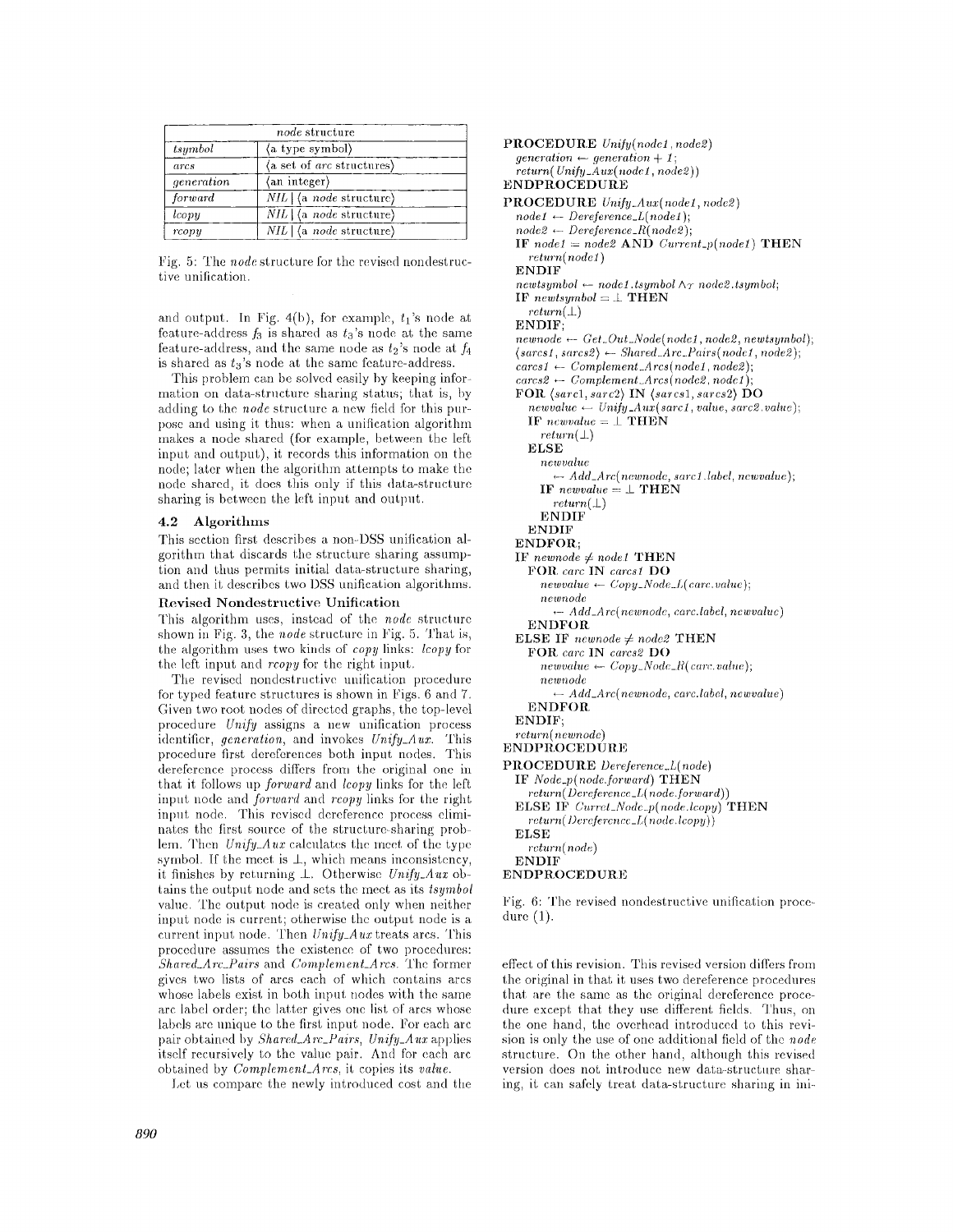```
PROCEDURE Get\_Out\_Node(node1, node2, tsymbol)IF Current_p(nodel) AND Current_p(node2) THEN 
    nodc2.forward +-- nodel; 
    nodel.tsyrnbol ~- tsymbol; 
    return(node 1)ELSE IF Current_p(nodel) THEN 
    node2.rcopy ~ nodeI ; 
    node l, tsymbol ~- tsymbol; 
    return( node l ) 
  ELSE IF Current_p(node2) THEN 
    node1.lcopy \leftarrow node2;node2.tsymbol ~-- tsymbol; 
    return(node2) 
  ELSE 
    newnode \leftarrow Create\_Node();node1-loopy \leftarrow newnode;nodel.rcopy ~ newnnde; 
    newnode.tsymbol ~- tsgmbol; 
    return( newnode ) 
  ENDIF 
ENDPROCEDUR.E
```
Fig. 7: The revised nondestructive unification procedure (2),

tial data structures. This can significantly reduce the amount of initial data structures required for linguistic descriptions, especially for lexical descriptions, and thus reduce garbage-collection and page-swapping.

# Revised LING Unification

LING unification is based on nondestructive unification and uses copy-dependency information to implement data-structure sharing. For a unique label arc, instead of its value being copied, the value itself is used as the output value and copy-dependency relations are recorded to provide for later modification of shared structures. This algorithm uses a revised *Copy~Node* procedure that takes as its input two *node*  structures *(nodel* and *node2) and* one *arc* structure, *arc1* where *node1* is the node to be copied. The structure *arc1* is an arc to *node1*, and *node1* is an ancestor node of *node1*—that is, the node from which *arc1* departs -and the revised procedure is as follows: (i) if *nodel'* (the dereference result of *node.f*) is current, then *Copy\_Node* returns *nodel'* to indicate that the ancestor *node2* must be copied immediately; otherwise, (ii) *Copy\_Arcs* is applied to *node1* and if it returns several arc copies, *Copy\_Node* creates a new copy node and then adds to the new node the arc copies and arcs of *node1'* that are not copied, and returns the new node to indicate the ancestor node having to be copied immediately; otherwise, (iii) *Copy\_Node* registors the copy-dependency between the *nodel'* and the ancestor node *node2*  that is, it adds the pair consisting of the ancestor node *node2* and the arc *arc1* into the *copy* field of *node1*<sup>2</sup> and returns *Nil,* to indicate that the ancestor must not be copied immediately.<sup>6</sup> When a new copy of a node is needed later, this algorithm will copy struc-

**PROCEDURE** *Copy\_Node\_L(node, arc, ancestor)*   $node \leftarrow \text{Deference\_L(node)}$ ; **IF** *Current\_p(node)* THEN *return( node);*   $\textbf{ELSE IF}$  *node.reuse* = *rused*  $\textbf{THEN}$ *return( Simple\_ Copy\_Node\_L( nodc ) )*  **ENDIF**   $newars \leftarrow Copy\_Arcs\_L(node);$ *IF newarcs*  $\neq \emptyset$ **THEN**  $newnode \leftarrow Create\_Node();$ *uewnode.tsymbol ~ node.tsymbol; node.lcopy ~-- newnode;*  FOIl. arc IN *nodc.arcs* DO *newarc \*-- Find\_Are( arc.labcl, newarcs);*  **IF** *Arc\_p(newarc)* THEN *newvalne ~- A dd\_A rc( newnodc, arc.label, n eware, vahte )*  **ELSE**   $newvalue$  $\rightarrow$  *Add\_Arc(newnode, arc.label, arc.value)* **ENDIF ENDFOR;**  *return( newnode)*  **ELSE IF** *Copydep\_p(node.leopy)* **AND**  *node.lcopy.generation = generation* THEN *n ode. Icopy. deps*   $- node.lcopy.deps \cup \{\langle ancestor, arc\rangle\};$  $node, reuse \leftarrow lused,$ *return(NIL)*  **ELSE**   $copydep \leftarrow Create\_Copydep();$ *copydcp.gcneration ~ gcneration;*   $\{ \textit{copydep.} \leftarrow \{\textit{(ancestor, arc)}\};$  $nodeloopy \leftarrow copydep;$  $node, reuse \leftarrow used;$ *return(NIL)*  **ENDIF**  ENDPROCEDURE **PROCEDURE** *Copy\_Ares\_L(node)*   $newarcs \leftarrow \emptyset;$ **FOR** *arc* IN *node.arcs* DO  $newnode \leftarrow Copy\_Node(arc.value, arc, node);$ IF *Nodc\_p(newnode)* **THEN**   $newarc \leftarrow Create\_Arc(arc.label,newnode);$  $newares \leftarrow new arcs \cup \{newarc\}$ **ENDIF ENDFOR;**   $return(new arcs)$ **ENDPROCEDUR,E** 

Fig. 8: The new revised *Copy\_Node* procedure.

tures by using the copy-dependency information in its *copy* field (in the revised *Get\_Out\_Node* procedure for the LING unification). It substitutes arcs with newly copied nodes for existing arcs. Thus the antecedent nodes are also copied.

The revised LING unification is based on the revised nondestructive unification and uses a *node* structure consisting of the fields in the *node* structure shown in Fig. 5 and a new field *reuse* for indicat-

 ${}^6$ In the LING unificaiton algorithm, a *node* structure's copy field is used to keep either copy information or copydependency information. When the field keeps copydependency information, its value is a *copydep* structure consisting of an integer *generation* field- and a set of

*node* and *arc* pairs *-deps* field (see Fig. 3). The technique used to control the lifetime of copy-dependency information is the same as that of copy information. That is, the *deps* field value is meaningful only when the *generation* value is equal to the unification process identifier.